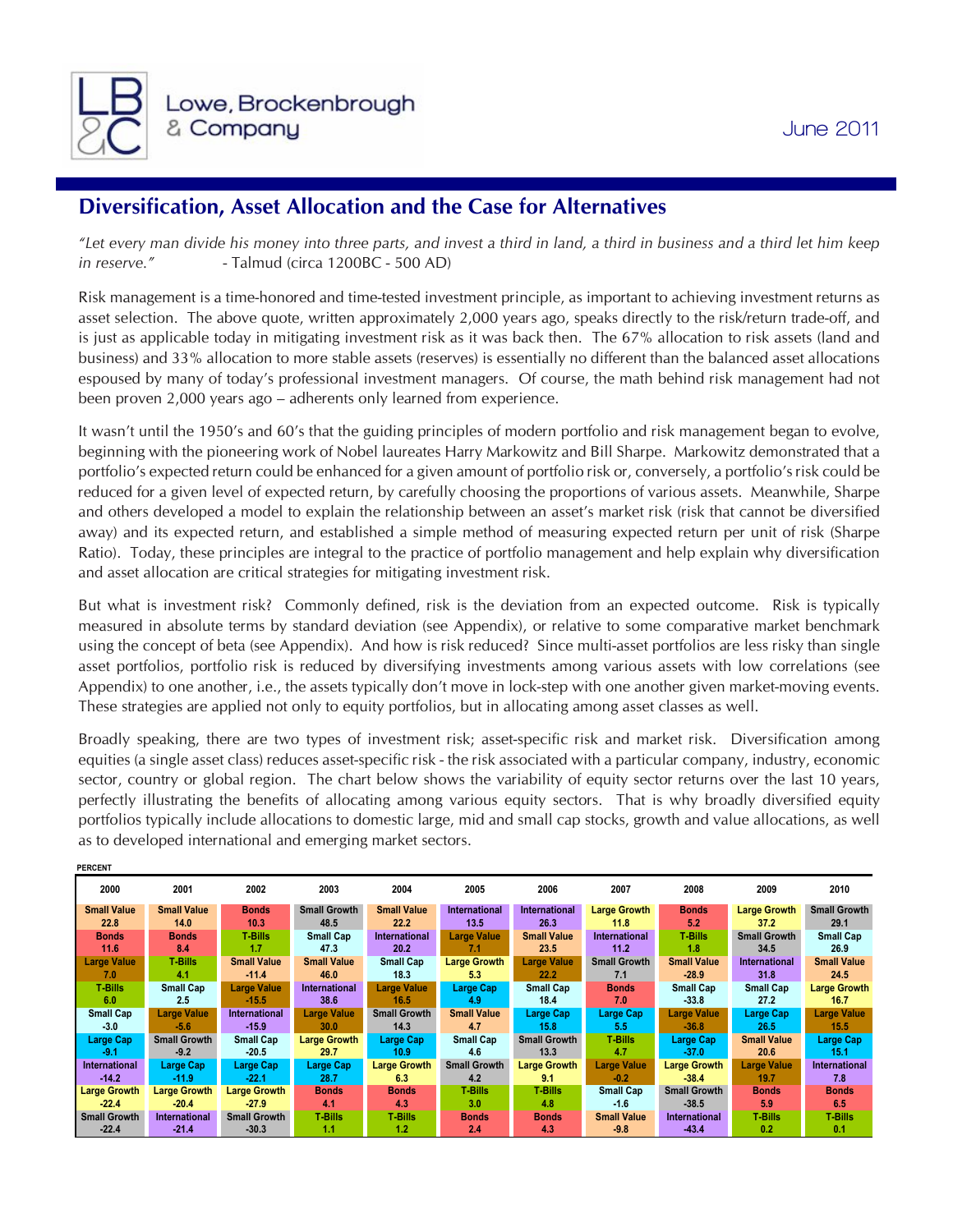## DIVERSIFICATION, ASSET ALLOCATION AND THE CASE FOR ALTERNATIVES

And, though diversifying among various equity sectors helps to mitigate asset-specific risk, it does not address market risk, often referred to as undiversifiable risk.

Diversification among various asset classes, or asset allocation, is a broader strategy for mitigating the market risk of being exposed to any one asset class. It is also one of the most critical elements of effective portfolio management, as numerous studies have shown that the asset allocation decision explains up to 90% of investment returns. Of course, the risk/return profile and investment returns of an investor's portfolio will also be determined by the portfolio's asset allocation mix, which is a function of the investor's objectives, risk tolerance and investment time horizon. By investing in multiple asset

classes with low correlations to one another, the market risks of any one asset class within the portfolio can be reduced. Historically, asset allocation decisions have been made among more traditional asset classes (stocks, bonds and cash) due to the fact that bonds and cash have very low correlations to stocks. However, by adding additional asset classes to the allocation mix, even greater diversification benefits can be derived in the form of enhanced returns with lower standard deviation, as seen in the charts to the right.

Real estate has proven to be an



risk and return volatility, while enhancing returns. The chart right illustrates the low correlation of alternative investments relative to more traditional asset classes. Note the high correlation among the three equity asset classes (in yellow), versus the lower correlations between the highlighted alternative strategies and traditional equity and fixed income asset classes (in green).

| Correlation Matrix - Trailing 10 years ending 3/31/2011 |                              |         |                |             |                 |          |                |                |            |             |  |
|---------------------------------------------------------|------------------------------|---------|----------------|-------------|-----------------|----------|----------------|----------------|------------|-------------|--|
|                                                         |                              |         | $\overline{2}$ | 3           | 4               | 5        | 6              | $\overline{7}$ | 8          | 9           |  |
|                                                         |                              |         |                |             |                 |          |                |                | Dow        | <b>HFRX</b> |  |
|                                                         |                              |         |                |             | <b>Barclays</b> | 90 Day   |                |                | Jones-     | Global      |  |
|                                                         |                              |         |                | <b>MSCI</b> | Capital         | U.S.     | Wilshire       | <b>NCREIF</b>  | <b>UBS</b> | Hedge       |  |
|                                                         |                              | S&P 500 | <b>MSCI</b>    | Emerging    | U.S.            | Treasury | <b>US REIT</b> | Property       | Commodit   | Fund        |  |
| <b>Asset Class</b>                                      | <b>Index</b>                 | Index   | <b>EAFE</b>    | Markets     | Aggregate       | Bill     | Index          | Index          | y Index    | Index       |  |
|                                                         |                              |         |                |             |                 |          |                |                |            |             |  |
| 1 US Equity                                             | <b>S&amp;P 500 Index</b>     | 1.00    |                |             |                 |          |                |                |            |             |  |
| Developed                                               |                              |         |                |             |                 |          |                |                |            |             |  |
| 2 International                                         | <b>MSCI EAFE</b>             | 0.91    | 1.00           |             |                 |          |                |                |            |             |  |
|                                                         |                              |         |                |             |                 |          |                |                |            |             |  |
| <b>3</b> Emerging Markets                               | <b>MSCI Emerging Markets</b> | 0.86    | 0.90           | 1.00        |                 |          |                |                |            |             |  |
|                                                         | <b>Barclays Capital U.S.</b> |         |                |             |                 |          |                |                |            |             |  |
| 4 US Fixed Income                                       | Aggregate                    | $-0.34$ | $-0.22$        | $-0.21$     | 1.00            |          |                |                |            |             |  |
|                                                         | 90 Day U.S. Treasury         |         |                |             |                 |          |                |                |            |             |  |
| <b>5</b> Cash                                           | Bill                         | $-0.10$ | $-0.08$        | $-0.06$     | 0.05            | 1.00     |                |                |            |             |  |
|                                                         | <b>Wilshire US REIT</b>      |         |                |             |                 |          |                |                |            |             |  |
| <b>6 Public Real Estate Index</b>                       |                              | 0.71    | 0.70           | 0.60        | $-0.01$         | $-0.08$  | 1.00           |                |            |             |  |
| <b>Private Real</b>                                     | <b>NCREIF Property</b>       |         |                |             |                 |          |                |                |            |             |  |
| <b>7</b> Estate                                         | <b>Index</b>                 | 0.24    | 0.22           | 0.16        | $-0.18$         | 0.44     | 0.28           | 1.00           |            |             |  |
|                                                         | <b>Dow Jones-UBS</b>         |         |                |             |                 |          |                |                |            |             |  |
| 8 Commodities                                           | <b>Commodity Index</b>       | 0.40    | 0.50           | 0.52        | $-0.21$         | $-0.09$  | 0.36           | 0.34           | 1.00       |             |  |
| <b>Multi-Strategy</b>                                   | <b>HFRX Global Hedge</b>     |         |                |             |                 |          |                |                |            |             |  |
| <b>9</b> Alternative                                    | <b>Fund Index</b>            | 0.67    | 0.73           | 0.74        | $-0.16$         | 0.00     | 0.56           | 0.30           | 0.65       | 1.00        |  |
|                                                         |                              |         |                |             |                 |          |                |                |            |             |  |

Source: J.P. Morgan